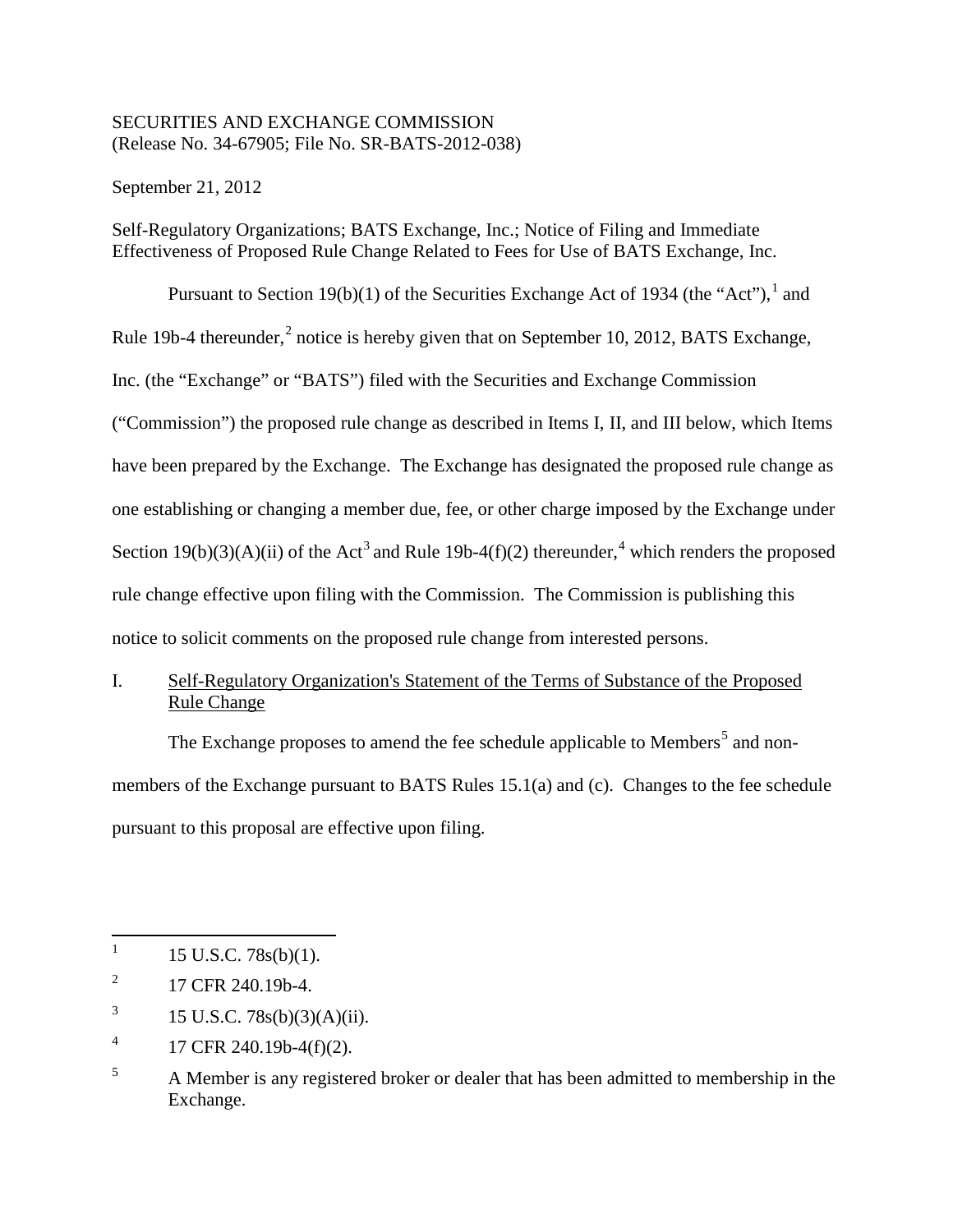The text of the proposed rule change is available at the Exchange's website at http://www.batstrading.com, at the principal office of the Exchange, and at the Commission's Public Reference Room.

## II. Self-Regulatory Organization's Statement of the Purpose of, and Statutory Basis for, the Proposed Rule Change

In its filing with the Commission, the Exchange included statements concerning the purpose of and basis for the proposed rule change and discussed any comments it received on the proposed rule change. The text of these statements may be examined at the places specified in Item IV below. The Exchange has prepared summaries, set forth in Sections A, B, and C below, of the most significant parts of such statements.

## A. Self-Regulatory Organization's Statement of the Purpose of, and Statutory Basis for, the Proposed Rule Change

1. Purpose

The Exchange proposes to modify the "Options Pricing" section of its fee schedule effective September 10, 2012, in order to modify pricing related to executions that occur on the NASDAQ Options Market ("NOM"). NOM implemented certain pricing changes effective September 4, 2012, $6$  including: (i) modification of the fee charged to participants classified by NOM as professionals, customers and market makers to remove liquidity in penny pilot options, and (ii) the adoption of specific fees for NOM "Specified Symbols," as described below. In order to maintain routing fees that approximate the routing costs to NOM, the Exchange

<span id="page-1-0"></span> 6 See Nasdaq Options Trader Alert #2012-54, NOM and PHLX Update Pricing, Effective September 4, 2012 (August 31, 2012) (the "NOM Notice").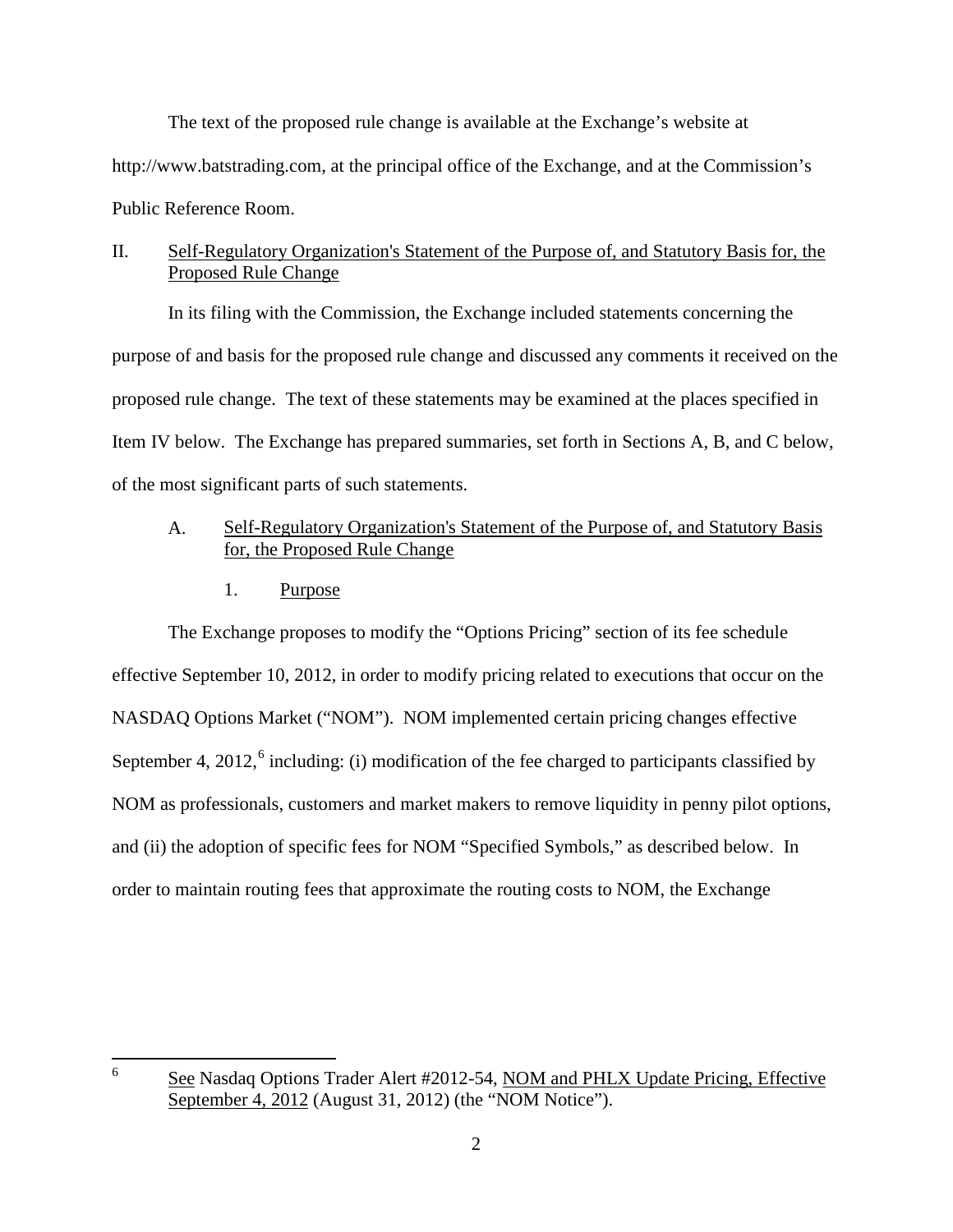proposes to modify pricing for Professional,  $^7$  $^7$  Firm, and Market Maker $^8$  $^8$  orders routed to NOM in non-Specified Symbols and to adopt pricing for orders routed to NOM in Specified Symbols. In addition to these changes, the Exchange also proposes renumbering a footnote associated with Physical Connection Charges from 8 to 9.

The Exchange currently charges certain flat rates for routing to other options exchanges that have been placed into three groups based on the approximate cost of routing to such venues. The grouping of away options exchanges is based on the cost of transaction fees assessed by each venue as well as costs to the Exchange for routing (i.e., clearing fees, connectivity and other infrastructure costs, membership fees, etc.) (collectively, "Routing Costs"). For routing to options exchanges in the Exchange's highest price grouping, the Exchange currently assesses fees of \$0.50 per contract for Customer orders and \$0.55 per contract for orders on behalf of all other participants. With the recent change by NOM to charge non-Customer executions a rate of \$0.47 per contract for penny pilot options, the Exchange believes NOM no longer fits in this category. This is due, in part, to the fact that NOM charges \$0.50 per contract for non-Customer orders in non-penny pilot options, and the Exchange incurs various Routing Costs in addition to this fee. Accordingly, the Exchange proposes to adopt a new category for NOM under which it will charge a fee of \$0.57 per contract for Professional, Firm, or Market Maker orders routed to and executed at NOM in options other than Specified Symbols, which are described in further

<span id="page-2-0"></span> 7 The term "Professional" is defined in Exchange Rule 16.1 to mean any person or entity that (A) is not a broker or dealer in securities, and (B) places more than 390 orders in listed options per day on average during a calendar month for its own beneficial account(s).

<span id="page-2-1"></span><sup>8</sup> As defined on the Exchange's fee schedule, the terms "Firm" and "Market Maker" apply to any transaction identified by a member for clearing in the Firm or Market Maker range, respectively, at the Options Clearing Corporation ("OCC").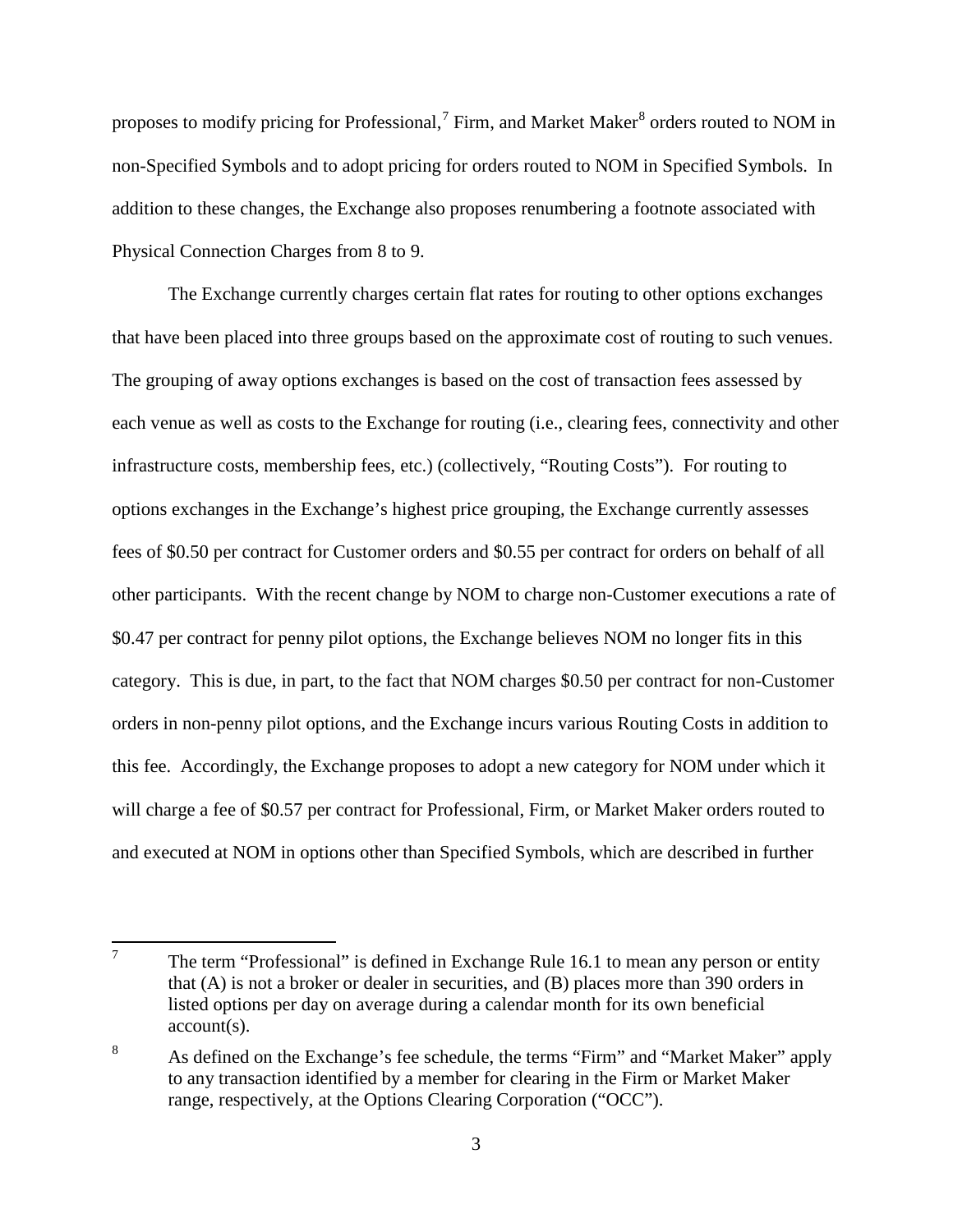detail below. This fee will help the Exchange to recoup clearing and transaction charges incurred by the Exchange, as well as other Routing Costs, in connection with routing to NOM.

NOM also recently implemented specific fees for options on specified securities that the Exchange proposes to identify as "NOM Specified Symbols."<sup>[9](#page-3-0)</sup> Such NOM Specified Symbols, as announced by NOM, will originally include options on Facebook ("FB"), Google ("GOOG") and Groupon ("GRPN"). As announced by NOM, the fee to remove liquidity in NOM Specified Symbols is \$0.79 per contract for NOM customer and NOM market maker orders and \$0.85 per contract for all other participant capacities. As noted above, the Exchange generally imposes routing fees that approximate the fee to remove liquidity from other options exchanges as well as associated Routing Costs. Accordingly, the Exchange proposes to charge \$0.90 for Customer orders and \$0.95 for Professional, Firm, or Market Maker orders routed to and executed at NOM in Specified Symbols. In addition, the Exchange currently charges a flat fee of \$0.60 per contract for any Directed ISO routed to any options exchange. In order to cover the cost of removing liquidity in Specified Symbols at NOM, including Routing Costs, the Exchange proposes to charge \$0.95 per contract for Directed ISOs to NOM in NOM Specified Symbols.

#### 2. Statutory Basis

The Exchange believes that the proposed rule change is consistent with the requirements of the Act and the rules and regulations thereunder that are applicable to a national securities exchange, and, in particular, with the requirements of Section 6 of the Act.<sup>[10](#page-3-1)</sup> Specifically, the Exchange believes that the proposed rule change is consistent with Section  $6(b)(4)$  of the Act,<sup>[11](#page-3-2)</sup> in that it provides for the equitable allocation of reasonable dues, fees and other charges among

<span id="page-3-0"></span> 9 See NOM Notice, supra note 4 [sic].

<span id="page-3-1"></span> $10$  15 U.S.C. 78f.

<span id="page-3-2"></span> $11$  15 U.S.C. 78f(b)(4).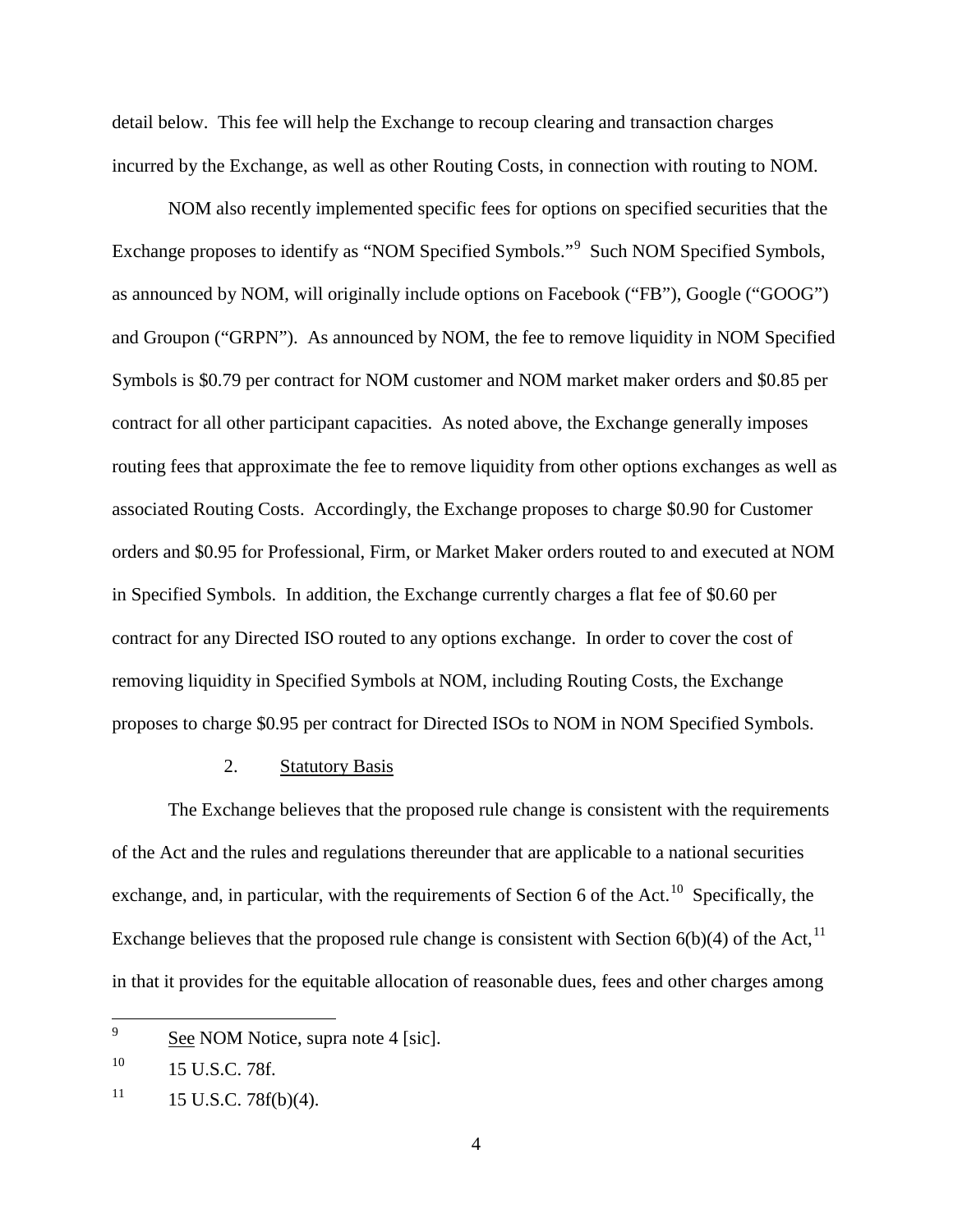members and other persons using any facility or system which the Exchange operates or controls. The Exchange notes that it operates in a highly competitive market in which market participants can readily direct order flow to competing venues if they deem fee levels at a particular venue to be excessive.

The Exchange believes that the proposed modifications to routing fees applicable for orders routed to and executed at NOM is fair, equitable and reasonable because the fees are an approximation of the cost to the Exchange for routing orders to NOM. The Exchange believes that its flat fee structure for orders routed to various venues is a fair and equitable approach to pricing, as it provides certainty with respect to execution fees at groups of away options exchanges. Each destination market's transaction charge varies and there is a standard clearing charge for each transaction incurred by the Exchange along with other administrative and technical costs that are incurred by the Exchange. Under its flat fee structure, taking all costs to the Exchange into account, the Exchange may operate at a slight gain or a slight loss for orders routed to and executed at NOM. As a general matter, the Exchange believes that the proposed fees will allow it to recoup and cover its costs of providing routing services to NOM. Specifically, the Exchange believes that the proposed routing fees will enable the Exchange to recover the remove fees assessed for the Exchange's routing to NOM, plus other Routing Costs associated with the execution of orders that have been routed to NOM. The Exchange also believes that its increase to fees for Directed ISO's to NOM in Specified Symbols to \$0.95 per contract (from the current charge of \$0.60 per contract for all other Directed ISO's) is fair, equitable and reasonable because the fees are also an approximation of the cost to the Exchange for routing orders to NOM in Specified Symbols. The Exchange also believes that the proposed fee structure for orders routed to and executed at NOM, including Directed ISOs in Specified

5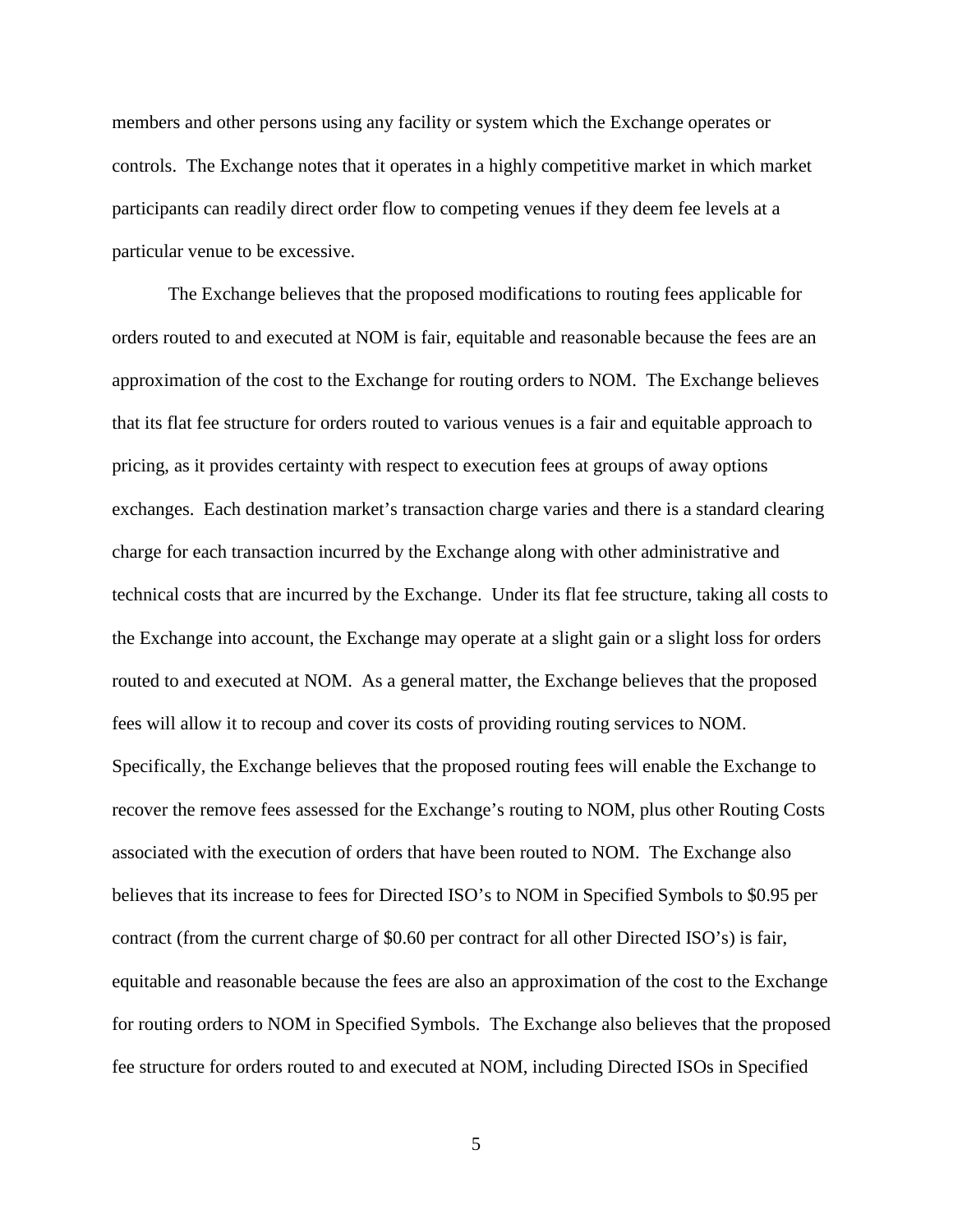Symbols, is not unreasonably discriminatory, again, because it is based on and intended to approximate the cost of routing to NOM.

#### B. Self-Regulatory Organization's Statement on Burden on Competition

The Exchange does not believe that the proposed rule change will impose any burden on competition not necessary or appropriate in furtherance of the purposes of the Act. To the contrary, the change to routing fees will assist the Exchange in recouping costs for routing orders to NOM on behalf of its participants, and absent such change, the Exchange would be subsidizing routing to NOM by Exchange participants. The Exchange also notes that Users may choose to mark their orders as ineligible for routing to avoid incurring routing fees.<sup>[12](#page-5-0)</sup>

## C. Self-Regulatory Organization's Statement on Comments on the Proposed Rule Change Received from Members, Participants, or Others

No written comments were solicited or received.

# III. Date of Effectiveness of the Proposed Rule Change and Timing for Commission Action Pursuant to Section 19(b)(3)(A)(ii) of the Act<sup>[13](#page-5-1)</sup> and Rule 19b-4(f)(2) thereunder,<sup>[14](#page-5-2)</sup> the Exchange has designated this proposal as establishing or changing a due, fee, or other charge applicable to the Exchange's Members and non-members, which renders the proposed rule change effective upon filing.

At any time within 60 days of the filing of the proposed rule change, the Commission summarily may temporarily suspend such rule change if it appears to the Commission that such

<span id="page-5-0"></span><sup>12</sup> See BATS Rule 21.1(d)(8) (describing "BATS Only" orders for BATS Options) and BATS Rule 21.9(a)(1) (describing the BATS Options routing process, which requires orders to be designated as available for routing).

<span id="page-5-1"></span> $13$  15 U.S.C. 78s(b)(3)(A)(ii).

<span id="page-5-2"></span> $14$  17 CFR 240.19b-4(f)(2).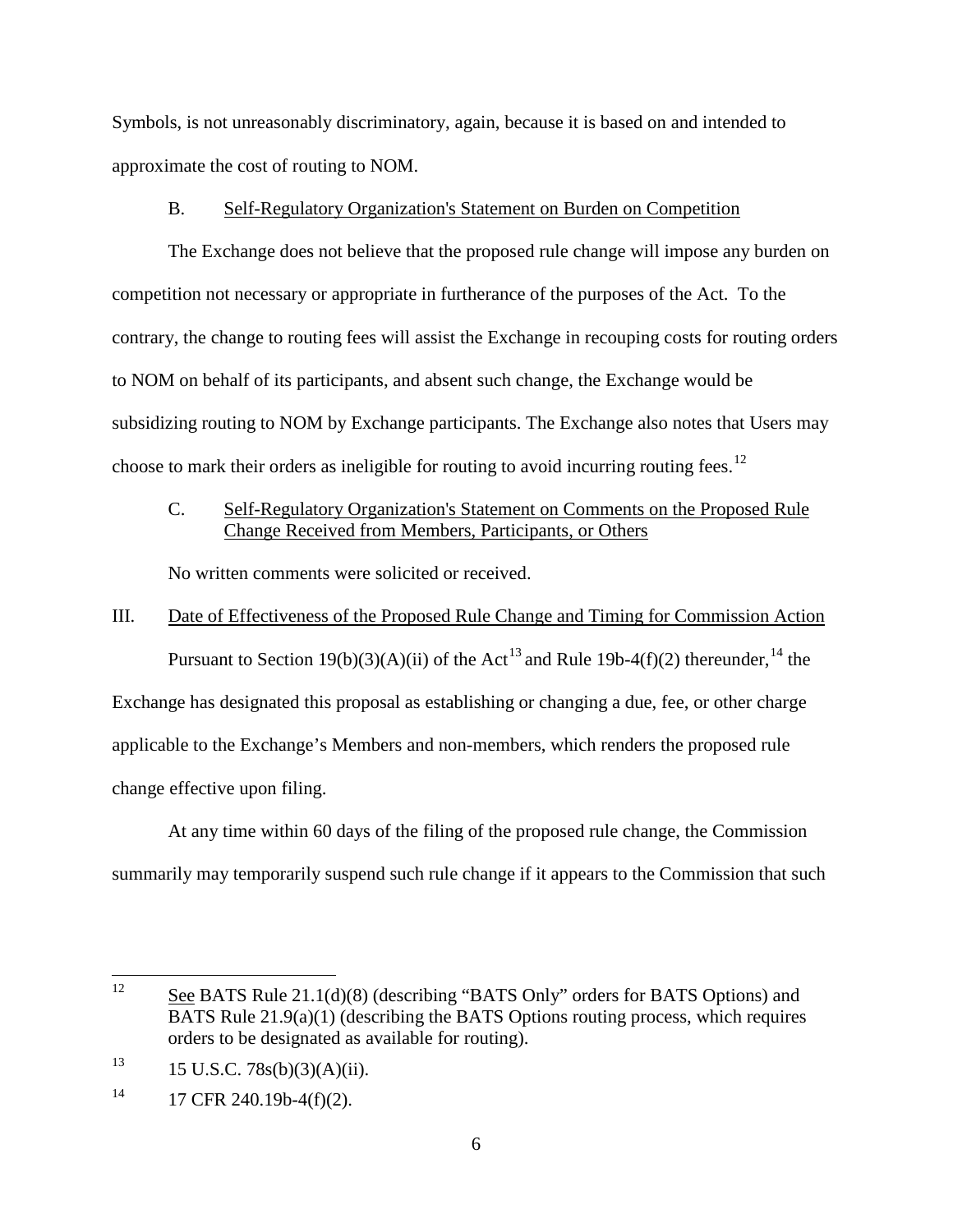action is necessary or appropriate in the public interest, for the protection of investors, or otherwise in furtherance of the purposes of the Act.

#### IV. Solicitation of Comments

Interested persons are invited to submit written data, views, and arguments concerning the foregoing, including whether the proposed rule change is consistent with the Act. Comments may be submitted by any of the following methods:

#### Electronic comments:

- Use the Commission's Internet comment form [\(http://www.sec.gov/rules/sro.shtml\)](http://www.sec.gov/rules/sro.shtml); or
- Send an e-mail to [rule-comments@sec.gov.](mailto:rule-comments@sec.gov) Please include File Number SR-BATS-2012-038 on the subject line.

#### Paper comments:

• Send paper comments in triplicate to Elizabeth M. Murphy, Secretary, Securities and Exchange Commission, 100 F Street, NE, Washington, DC 20549-1090.

All submissions should refer to File Number SR-BATS-2012-038. This file number should be included on the subject line if e-mail is used. To help the Commission process and review your comments more efficiently, please use only one method. The Commission will post all comments on the Commission's Internet website (http://www.sec.gov/rules/sro.shtml). Copies of the submission, all subsequent amendments, all written statements with respect to the proposed rule change that are filed with the Commission, and all written communications relating to the proposed rule change between the Commission and any person, other than those that may be withheld from the public in accordance with the provisions of 5 U.S.C. 552, will be available for website viewing and printing in the Commission's Public Reference Room, 100 F Street, NE, Washington, DC 20549, on official business days between the hours of 10:00 a.m.

7